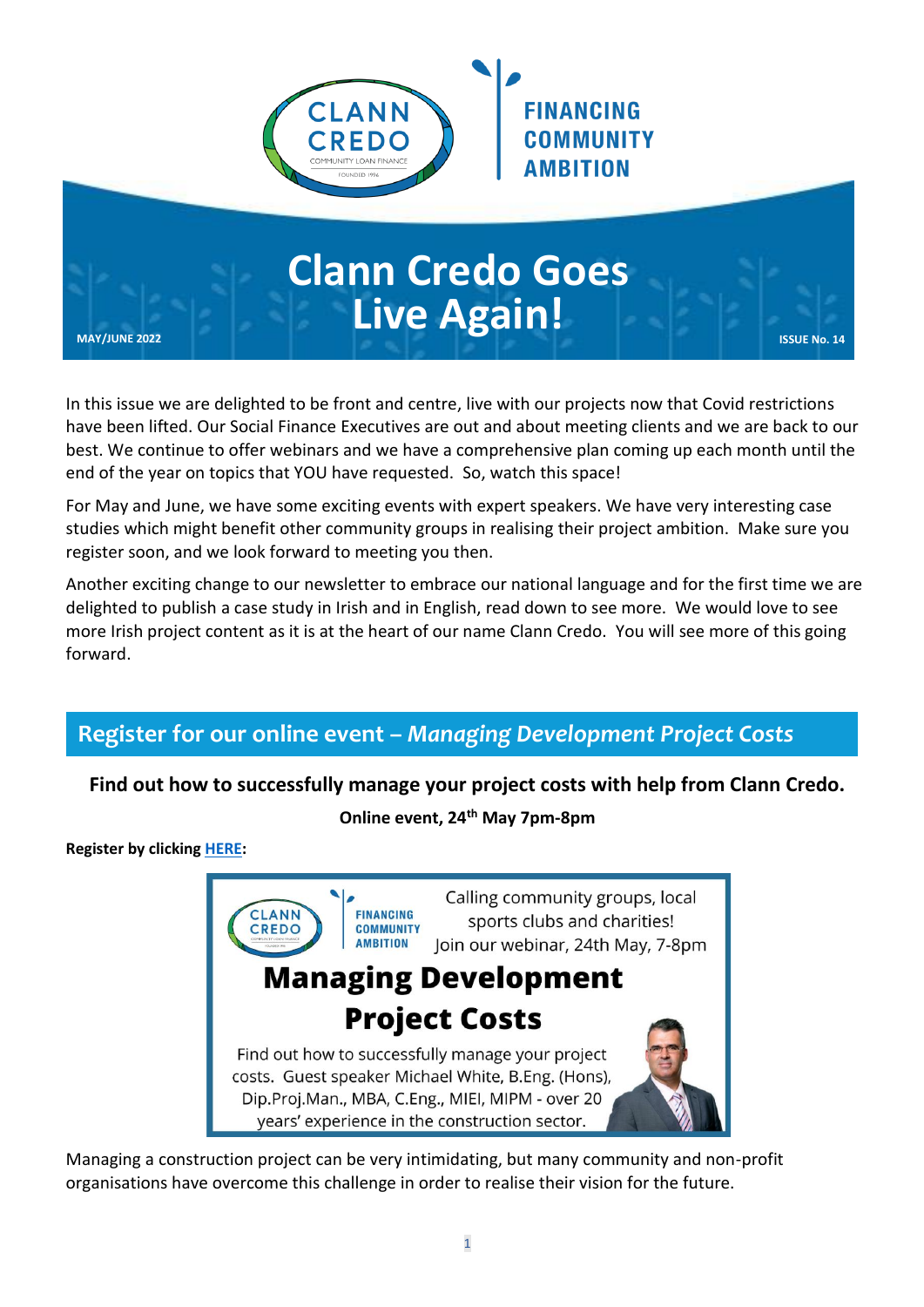Clann Credo – Community Loan Finance has huge experience in supporting community groups, local sports clubs, charities and social enterprises to manage construction projects. We've seen the amazing impact that these projects have on local communities, and we are keen to help organisations to embark on their development projects with confidence.

We're delighted to announce our upcoming webinar – Managing Development Project Costs.

Our guest speaker, Michael White has over 20 years' experience in the construction sector and volunteers with Clann Credo, contributing his huge expertise in project management.

Our guest project for this event is Athlone Boat Club who have recently completed an ambitious construction project, a state-of-the-art clubhouse on the banks of the Shannon. Read more about their story [HERE.](https://www.clanncredo.ie/community-loan-success-story-athlone-boat-club#bottom)

The event will be hosted by our CEO, Mary Lawlor and you will have an opportunity to meet your regionally based Social Finance Executive.

We look forward to meeting you!

Register **[HERE](https://www.eventbrite.ie/e/managing-development-project-costs-tickets-329523783507)**

# **Meet Clann Credo at The Wheel's 2022 Summit**

We're delighted to be taking part in The Wheel's 2022 Summit. The event will take place on the 1st of June at Croke Park, and we can't wait to meet people face-to-face again!

The theme for this year's event is Change and Transformation. It's been an extraordinary couple of years, but it is fair to say that our sector has embraced change and transformation! We are very excited to be attending this live event again.

You can find out more about the evolving programme and how to register here: [Summit 2022 | The Wheel](https://www.wheel.ie/summit-2022)

It promises to be an energising experience. We hope to see you there, just come along and have a chat with one of our experts.



# **Case Study: Ionad Cuimhneacháin na nimireach / Emigrants' Commemorative Centre**

Tá fuaim an Atlantaigh mar chomhluadar againn de shior. Scaittí baineann na tonnta fothram as na carraigreacha agus téann an fharraige cháite go spéir. Ansin, scaittí, éalaíonn an ghealach go réchúiseach as na clabhtaí, glanann an spéir agus síneann an tAtlantach go socair, síochánta siar go Meiriceá. Conamara a thugtar ar an áit seo.

80 cilomeadar siar as cathair na Gaillimhe atá Carna. 1,800 duine a chonaíonn sa gceantar seo i bhfad siar. Tá an oiread eile acu gaibhte thar Atlantach siar no ar an mBád Bán go Sasana. Canúintí de chineál eile atá ar ghlórtha a gclanna siúd; sin iad an Diaspóra. Tádar siúd fite, fuaite inár gcroíthe freisin.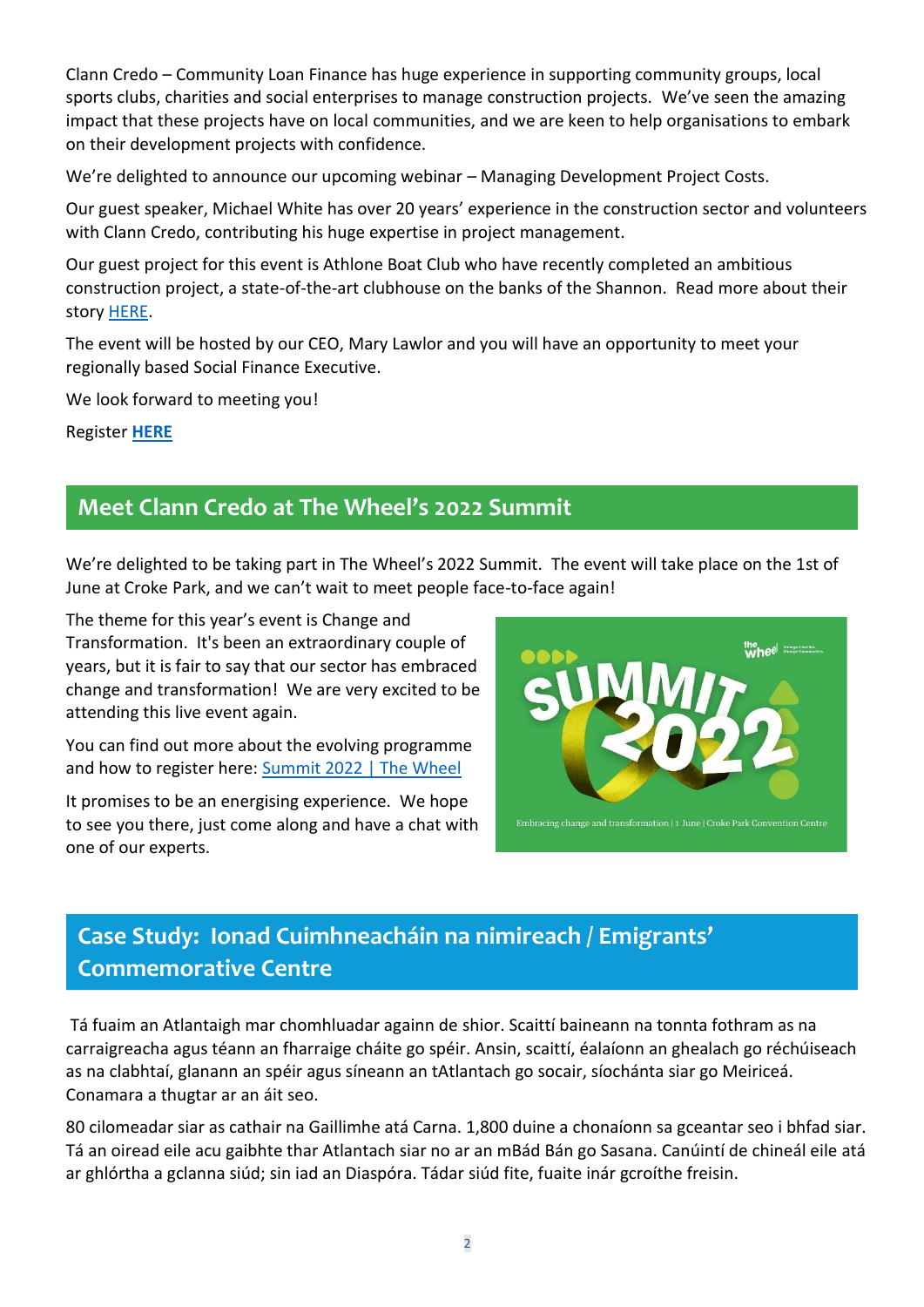Ba dhorcha í spéir na heacnamaíochta nuair a shocraigh muide anseo go dtógfaí ionad in onóir dóibh uilig (Ionad Cuimhneacháin na nImirceach agus an Diaspóra) i sráidbhaile Charna. Bhí siombalachas ag baint leis an suíomh. Bheadh an doras dúnta buailte ar an Atlantach agus bheadh lorg na farraige cháite greannta ar na fuinneoga.

Ach theastaigh airgead.

Bhí snaidhm curtha ar na sparáin ag Ranna Rialtais. Chuaigh muid go Meiriceá; chuaigh muid i bhfad agus i ngearr sa tóir ar airgead. Le himeacht na haimsire, gheall Roinn na Gaeltachta tacaíocht láidir.

Ach, fós féin, theastaigh airgead.

Faoin tráth sin, chuaigh muid chomh fada le Clann Credo agus chuig Tracey Hannon, an t-ionadaí atá acu san Iarthar. Go cinnte, bhí orainn cruthúnas a thabhairt go mbeadh muid inann iasachtaí a láimhsiú; b'éigean dúinn a dheimhniú go mbeadh muid in achmhainn aisíocaíocht a dhéanamh ar iasachtaí. D'éirigh linn.

Tháinig Marty Walsh, mac le himirceoirí as an gceantar seo, agus Méara Bhoston san am, chugainn leis an mbunchloch a leagan. Tháinig sé aríst i 2018 leis an Ionad a oscailt go hoifigiúil. Lá a bhí ann a bhain tuisle as croíthe na ndaoine. D'imigh imirceoirí na sean-aimsire gan pingin acu; anois bhí duine dá sliocht féin ina Mhéara ar Bhoston.

Tá caisleán beag tógtha againn in ómós dóibh uilig. Chosain sé ós cionn €1m.

Bhí muid ar charraig scaittí cheal airgid agus muid in éadan na farraige cháite. Thug Clann Credo slán muid. Theastaigh idir €50,000 agus €60,000 amanta. Bhí Clann Credo ansin. D'íoc muid an t-airgead ar ais. Ach tá aisíocaíocht eile le déanamh: sin buíochas mór do Clann Credo agus do Tracey Hannon.

Máirtín Ó Catháin



 $| | |$ 

Out where the Atlantic pummels the rocks and the raging spray whirls to the sky. Sometimes the days and nights are wild. Then, as from some heaven in the skies a wandering moon crosses the hills out onto the ocean and the azure seas stretch forever west. They call it Connemara.

Carna is 80 kilometres west from Galway city. 1,800 people live in this westerly parish; many more have crossed that wide Atlantic or taken the Bád Bán to England.

Their sons and daughters speak with a different accent; they are the diaspora. They are equally cherished in the heartland.

The days were bleak economically in Ireland when we set out to honour them with a permanent milestone in time; we decided to build the Emigrants and Diaspora Centre (Ionad Cuimhneacháin na nImirceach agus an Diaspóra) in the village of Carna. There was a symbolism about the location. The back door would almost touch the Atlantic; the sea spray would whimper against the windows.

But we needed money.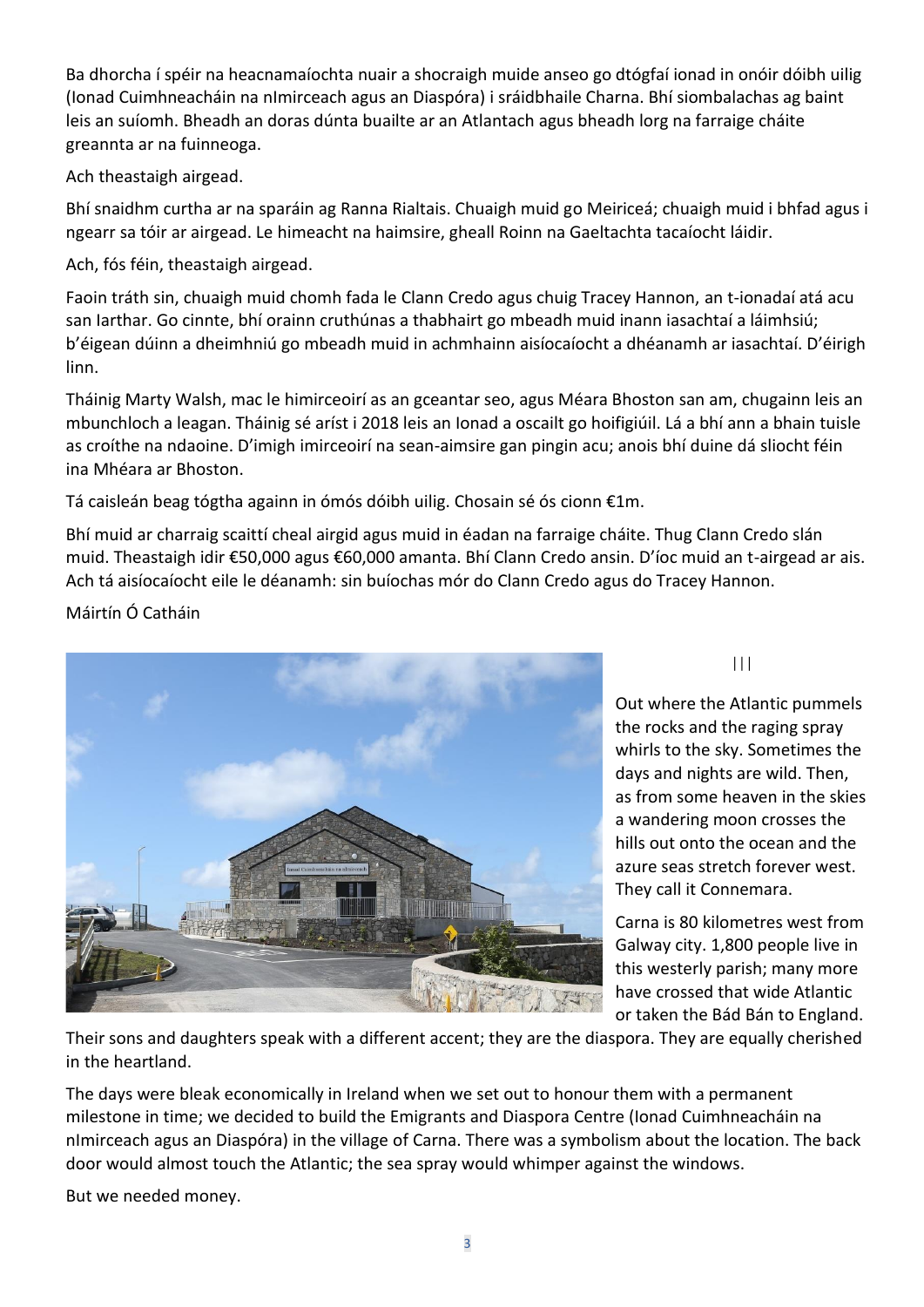Government Departments had closed their wallets. We went to America. We went far and wide in search of the money we needed. The Department of the Gaeltacht eventually promised strong support.

But we still needed money.

It was then that we approached Clann Credo and their representative in the West, Tracey Hannon. Yes, we had to prove our case. We had to show that the money would be repaid. We proved our case.

Marty Walsh, a son of local emigrants and the Mayor of Boston came to lay the foundation stone. He came again to officially open the Centre in 2018. It was a heady and emotional day for the whole community. The emigrants of old left almost penniless for Boston; now they had one of their own as the First Citizen of that City.

We have built a little citadel to honour all of them. It cost over €1m. Sometimes we were on the financial rocks and flummoxed by a spray of despair. Clann Credo rescued us. Sometimes we needed as much a €50,000 or €60,000. Clann Credo was there. Yes, we repaid the money. But there is a great debt owed – a debt of gratitude to Clann Credo and to Tracey Hannon.

Máirtín Ó Catháin

Find out more:<http://www.carnaemigrantscentre.com/>

# **New €15 million Community Centre Fund**

Community centres can be the beating heart of a community and now there's a new €15 million capital fund to support community groups for the upgrade and refurbishment of community centres.

This is an investment in both rural and urban communities across the country.



The [Community Centres Investment Fund](https://www.gov.ie/en/service/fec91-community-centres-investment-fund/) will support community groups with the upgrade and development of their community centre facilities.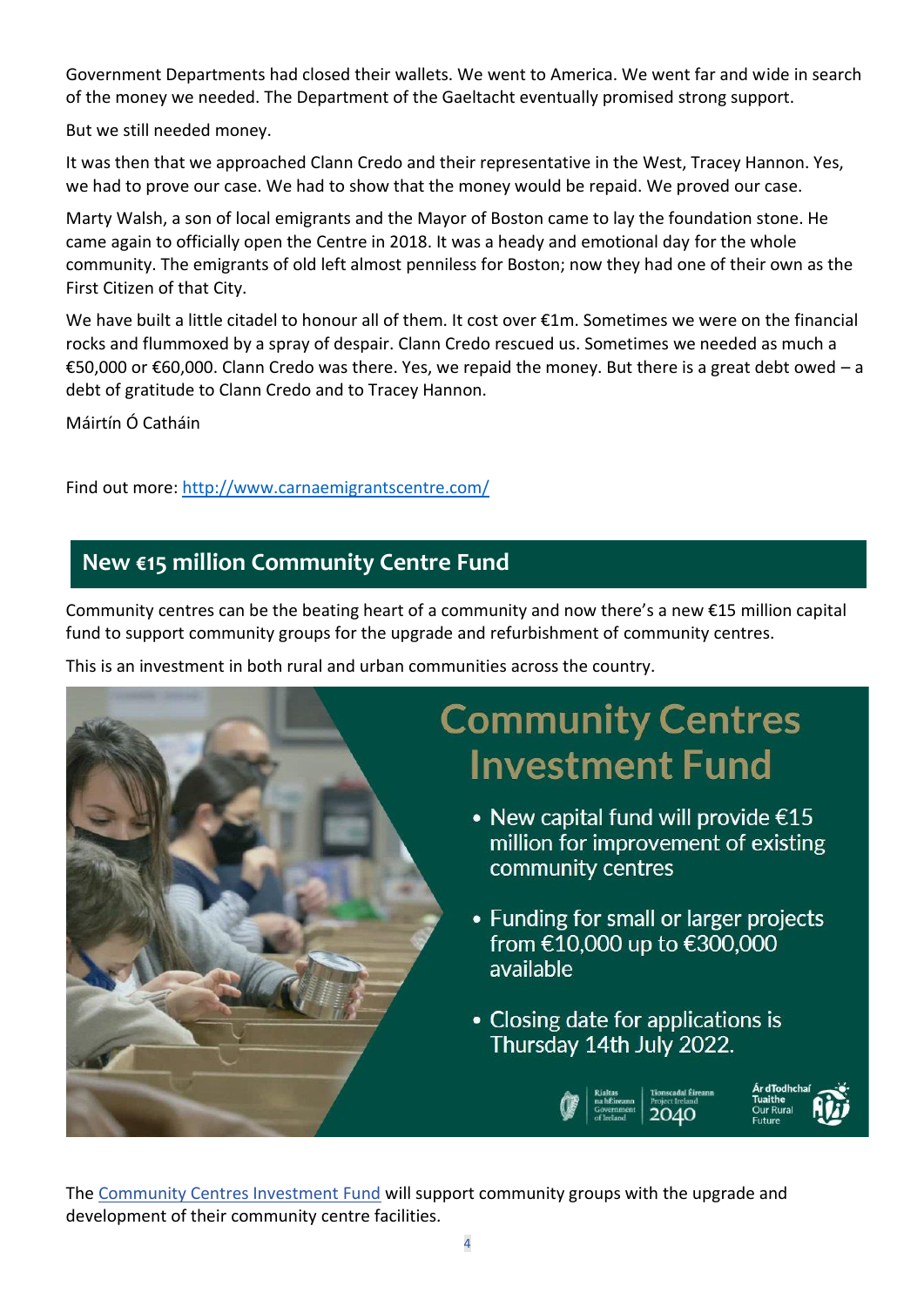Funding will be available under 3 Categories with grants of between €10,000 and €300,000 available:

**Category 1:** Small scale projects/improvements to facilities - €10,000 to €25,000

**Category 2:** Larger scale projects - €25,001 to €100,000

**Category 3:** Major projects- €100,001 to €300,000

Applications under Category 2 and 3 must include a minimum contribution of 5% of the total project costs from the applicants own funds. Many groups will take advantage of loan finance from Clann Credo to provide 'own funds'. If your group is going to need loan finance, contact your regional Clann Credo Social Finance Executive as soon as possible. You can find their contact details here: [www.clanncredo.ie/contactus](http://www.clanncredo.ie/contactus)

Funding is available for capital works such as:

- works to improve communal facilities such as kitchen and toilet facilities
- energy retrofitting, new windows / doors / heating systems
- upgrades to lighting systems and stage areas
- works to address safety concerns, including as a result of fire safety audits
- works to improve disability access
- improvements to assist in providing additional or better services to the community such as Meals for the elderly and youth facilities
- works to develop Community Centres as Social Hubs through the development of Community Cinemas, Youth Hubs and Community Libraries
- essential maintenance works, repairs to roof, and so on

There will be a two-stage application process with applicants asked to register their organisation in advance of the formal application process going live.

Registration will open on Tuesday 3rd May 2022; applicants need to register as 'users' on the portal in advance of the application process opening on Tuesday 7 June 2022. The closing date for applications is Thursday 14 July 2022.

You'll find all the information you need [HERE](https://www.gov.ie/en/service/fec91-community-centres-investment-fund/) /

<https://www.gov.ie/en/service/fec91-community-centres-investment-fund/>

# **Coming Up – Diary Dates**

## **Webinar – Funding for Family Resource Centres**



Our CEO Mary Lawlor Clann Credo & CEO Fergal Landy National Family Resource Centres in a collaborative approach will host a webinar on **Thursday 26th May @ 11am**. Two FRCs, Loughrea and Finn Valley, who have worked with Clann Credo will present their experience.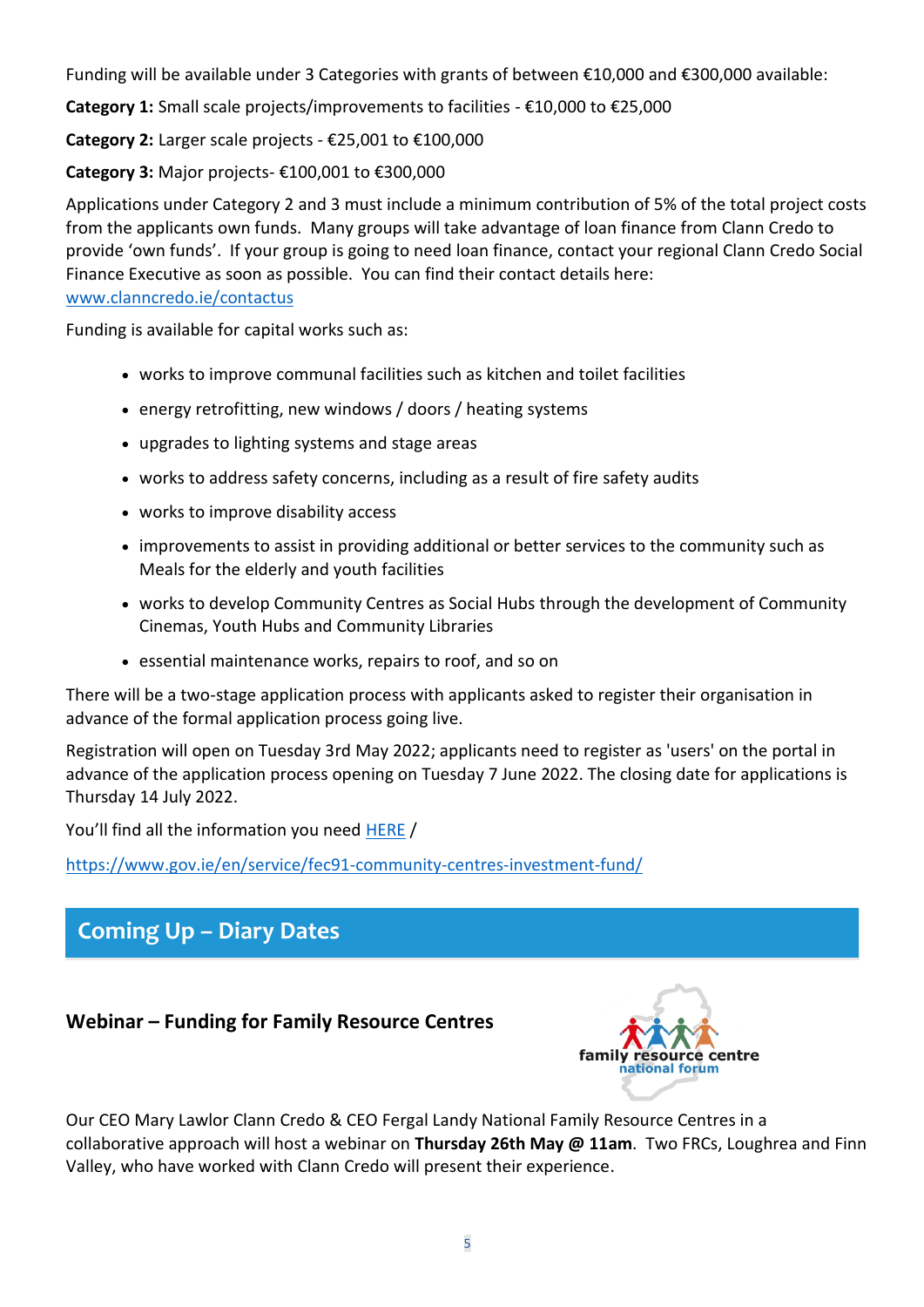

Our special guest speaker is Brendan Ó Caoimh expert Geographer, Analyst and Social Researcher particularly targeting sustainable communities, rural issues, social inclusion, transnational and cross-border cooperation, social and political science.

We hope you will join us on a very topical issue. You can register **[HERE](https://www.eventbrite.com/e/331114962767)**.

## **Event – Sourcing Funding for Social Enterprises**

Our CEO, Mary Lawlor will be a guest panellist at the Irish Local Development Network's event Sourcing Funding for Social Enterprises – the challenges and how to overcome them.



The event will take place at the F2 Centre in Rialto, Dublin on June 29th.

You can register **[HERE](https://www.eventbrite.ie/e/socialise-2022-the-summit-for-social-enterprise-registration-295873494587)**.

### |||

## **Community Responses to Climate Change date TBC**

Clann Credo is planning an event focusing on community responses to climate change. We know that community groups, sports clubs, charities and social enterprises are keen to reduce their use of fossil fuels and improve the environment, but it can be hard to know where to start. We'll have experts to give advice and spart new ideas. We'll be in touch soon with more information.

# **Going Green**

In keeping with our aim to introduce as many sustainable practices as possible within Clann Credo, all of our materials are now produced using certified recycled paper. A statement to that effect has now been applied to all of our materials and communications.



# **HR and Board Matters**

We are sad to say slán to Jim Boyle our Head of Credit & Finance. Jim has spent 18 years with Clann Credo and proved to be a font of knowledge. His contribution to the business combined with his friendly and approachable personality made for a great colleague and he will be sadly missed by all. We wish him every success for the future.